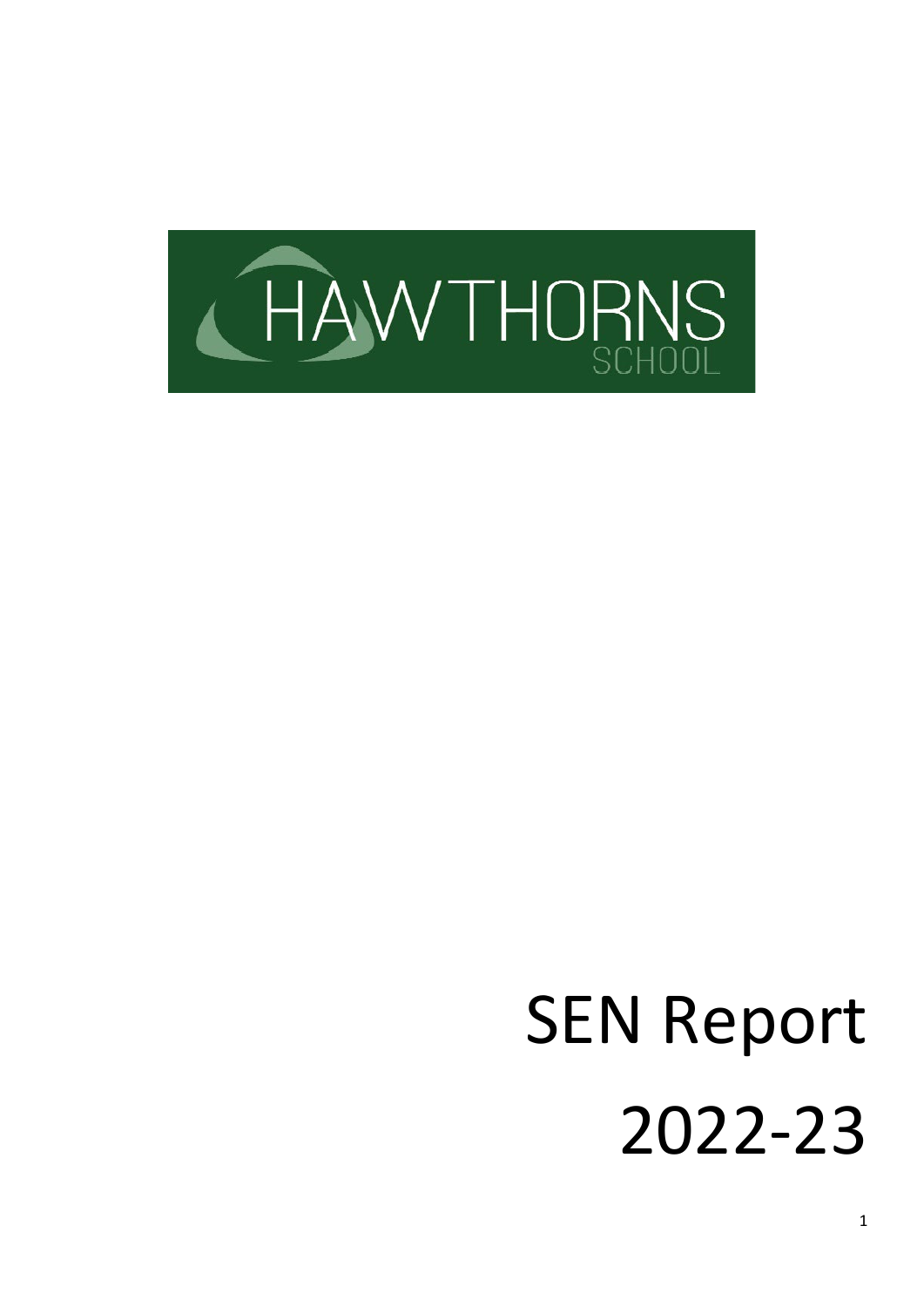The annual SEN Information Report outlines the current provision across Hawthorns School. It is available on our websit[e http://hawthornsschool.org/](http://hawthornsschool.org/) . The report is based on the requirements set out in schedule 1 of the Special Educational Needs and Disabilities (SEND) Regulations 2014 and paragraphs 6.79 – 6.81 of the SEND Code of Practice.

# **What types of SEN do we provide for?**

Hawthorns School is a co-located special school in the metropolitan borough of Tameside. It currently has 137 pupils on roll. The school has been developed specifically to meet the needs of children with complex learning needs, mostly in the area of communication and language, and with cognition and learning. These are described as in the SEND Code of Practice. Pupils range in age from 4 to 11 years.

The school is part of the New Bridge Multi Academy Trust (MAT).

Admissions arrangements are detailed in our admissions policy, which is available on our website. All pupils who attend the school have an Education and Health Care Plan (EHCP).

#### **What is our approach to teaching pupils with SEN?**

We believe in the concept of lifelong learning and the notion that learning should be accessible, regardless of need, and a rewarding and enjoyable experience for every child in our care. Through our teaching, we equip children with the skills, knowledge and understanding necessary to be able to make as many independent and informed choices as possible about the things important to them. We believe that appropriate teaching and learning experiences help children to lead happy and rewarding lives, and to achieve their potential both academically and socially.

Our curriculum pathways and their underpinning rationales provide opportunities for academic, social and personal development to enhance children's life opportunities.

All decisions about each child's support are based on a child's specific needs, baseline assessment, information provided at admission and progress over time. All our children are grouped in classes based around needs rather than year groups, in classes of between  $6 - 13$  pupils with 1 teacher and 2 teaching assistants.

In the Early Years classes, pupil numbers are around 10 to ensure children have the appropriate support with their personal skills development, such as toileting, changing for PE, eating at the dining table and so on.

Children in our communication pathway require highly specialised provision, and these children are grouped in classes of up to 8 pupils.

Our children all have provision maps, and pupil profiles detail what helps each child to learn and the barriers they may have. This in turn informs each child's personal learning plan.

Support for children is provided through small group work or specific adult support. Learning tasks are carefully differentiated and tailored to each child's personal plan, using carefully chosen resources and high-quality learning environments. Additional staff with specific skills support children as necessary.

#### **How do we adapt the curriculum and learning environment?**

The Hawthorns curriculum is personalised and skills-based to meet the needs of our learners. We use a teaching model that is designed to connect each learning step and build on achievement as skills are taught, reinforced, practised and mastered.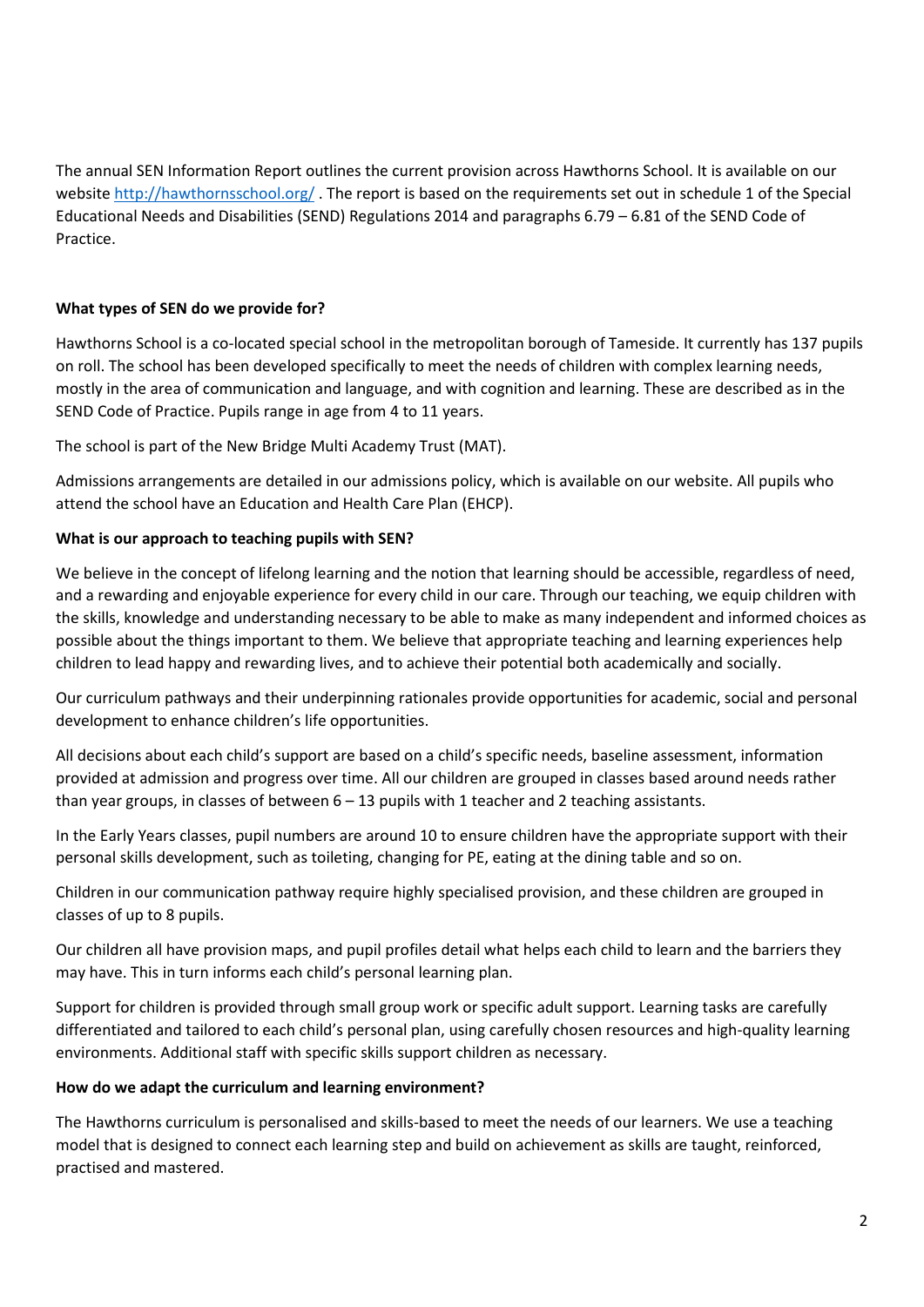There are opportunities for pupils to apply their learning in a range of contexts, such as outdoor education, cookery, thematic learning, themed weeks and special events.

We teach what each child needs, 'we go where children need us to go'. Our curriculum offer is responsive and adaptable.

## **How do we enable pupils with SEN to engage in activities with other pupils who do not have SEN?**

Our curriculum focuses on outcomes and destinations, supporting children with consistently high expectations. This includes skills for developing independence, accessing the community, social inclusion, interacting with the outside world, and preparing children for the next steps of their education.

Outdoor learning has a high priority for the children at Hawthorns. We believe this is an opportunity for children to develop and apply a wide range of skills in a practical context, including learning social skills, developing listening skills, building self-confidence, working collaboratively and enhancing self-esteem.

We have school minibuses and trips are planned through each term to support learning, for example visits to museums, activity centres, local parks. Risk assessments are carefully planned for these trips.

We also undertake a residential visit with some of our older pupils. Prior to these trips there are information sessions and careful preparations to accommodate the needs of children attending these visits so they can be inclusive and accessible.

The school uses social media to ensure parents and carers have an up-to-date window on learning, events and communications related to Hawthorns School. There are regular Twitter feeds, class web-page updates and Facebook posts.

## **How do we consult parents of pupils with SEN and involve them in their child's education?**

Hawthorns School works closely in partnership with parents. Parents are valued and welcomed at school. There are regular meetings to review progress as well as information meetings where a range of external agencies will talk about their work and how they support pupils with particular needs. Staff are always available to support parents in any aspect of their child's development.

Progress is carefully tracked in core skills – Literacy, Maths, Science, ICT, as well as foundation subjects and other areas of the curriculum such as outdoor learning and cookery. We plan targets and design learning tailored to each child's needs. We understand that our children will have barriers to learning and plan appropriately, carefully personalising learning to ensure that all children make small steps in the learning. We hold pupil progress meetings to plan learning.

#### **How do we consult pupils with SEN and involve them in their education?**

All pupils are treated with dignity and respect at Hawthorns. There is full personalisation of the curriculum for each pupil in order that they can access and experience success throughout their school life.

Hawthorns School Council gives pupils a voice and allows them to contribute to and decide on aspects of school life relating to their needs.

The assessment and annual review process of EHCPs includes the choices and views of all pupils.

# **How do we assess and review pupils' progress towards their outcomes?**

The pupil dashboard is a comprehensive assessment system used across all settings in the Trust, including Hawthorns. Additional assessment processes are used where children have highly specialised provision. At Hawthorns, children's individual EHCP outcomes are planned for, assessed and reviewed so their progress against expectations is carefully tracked.

Targets are set across curriculum subjects and these are assessed on an ongoing basis that ensures that assessment is continuous and we are always accessing 'live' data when reviewing each child's pathway.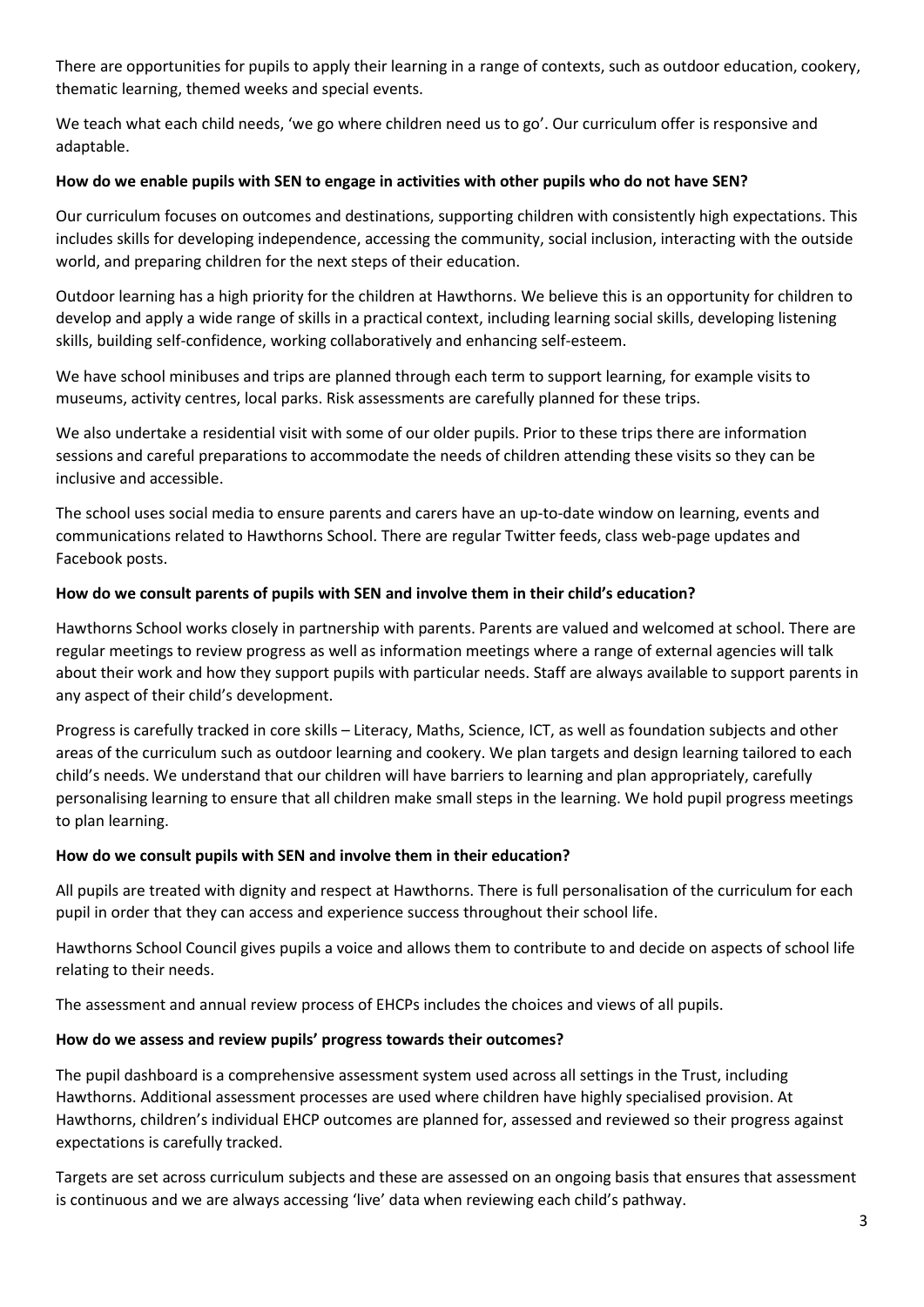Progress towards each child's targeted destination is formally reviewed each term and parent consultations are held to discuss and share this.

# **How do we support pupils moving between different phases of education?**

All pupils take part in transition processes at relevant times in their education. Our school currently provides transition packages for children new to the school, those moving between curriculum pathways within the school, and also for those children moving on to secondary school. All parents are invited to a post-admission review towards the end of their first term at Hawthorns to review transition and to determine if any additional transition support is required.

# **How do we support pupils preparing for adulthood?**

Our ethos, aims and curriculum are driven by pathways that provide worthwhile and meaningful learning activities and personal development opportunities for all pupils as they progress through childhood and to the next phase of their education. Pathways and progression include working for academic success across the curriculum in order to achieve the range of life-skills and functional skills necessary to fulfil each individual child's potential. Pathways include a relevant focus on life-skills, developing language and communication capacity, building independence and making progress in academic learning.

# **How do we support pupils with SEN to improve their emotional and social development?**

All our staff provide support and guidance to our pupils to help promote their social and personal development with respect to learning, health and safety. Staff monitor such things as attendance and well-being, and 1:1 support is provided to pupils in a range of areas as and when required. Staff meet with all pupils to discuss their views on their experiences as part of the annual review process.

Other specific pastoral staff work closely with parents, carers and classroom staff to ensure maximum learning opportunities for all Hawthorns children. The school has a Family Liaison Link Officer, a counsellor, and a well-being support assistant to support our children with their mental health and well-being.

# **What expertise and training do our staff have to support pupils with SEN?**

New Bridge MAT is a large organisation with many needs regarding training, re-training and development of staff to enable a first-class education for the young people in all of its schools, including Hawthorns. High quality training also provides an opportunity for staff to improve their skills and knowledge on an individual level. The Trust has a dedicated training team and a senior leader with responsibility for training and development across the MAT. They track all staff training ensuring it is up to date and statutory duties are met. Training is specifically related to the needs of children in our school and also as required by statutory guidance. The MAT also has a qualified Health and Safety manager who assists in ensuring appropriate statutory health and safety training is identified.

At Hawthorns, we are highly committed to ongoing training of all staff at all levels – 'learning for all' is a core element of our school values. The needs of our children are constantly changing and we are committed to keeping the training needs of our staff in step with these requirements. There is a culture in the school of continuous professional development in order to facilitate the best provision possible for all Hawthorns children.

Staff can also opt in to acquiring degrees, achieving QTS and middle leadership (NPQML). All staff have access to mentors who can guide them with their development and personal goals.

# **How will we secure specialist expertise?**

As a school for pupils with a wide variety of complex needs, we require staff with very specific expertise. Our staff attend specialist training and are committed to upskilling their professional expertise in relation to the needs of the children they work with. Several staff have specific training and skills that supports the work of other staff in school. The school is committed to developing and maintaining partnerships with a wide range of specialist organisations and agencies to supplement its work and to ensure provision meets the requirements set out in children's EHCPs.